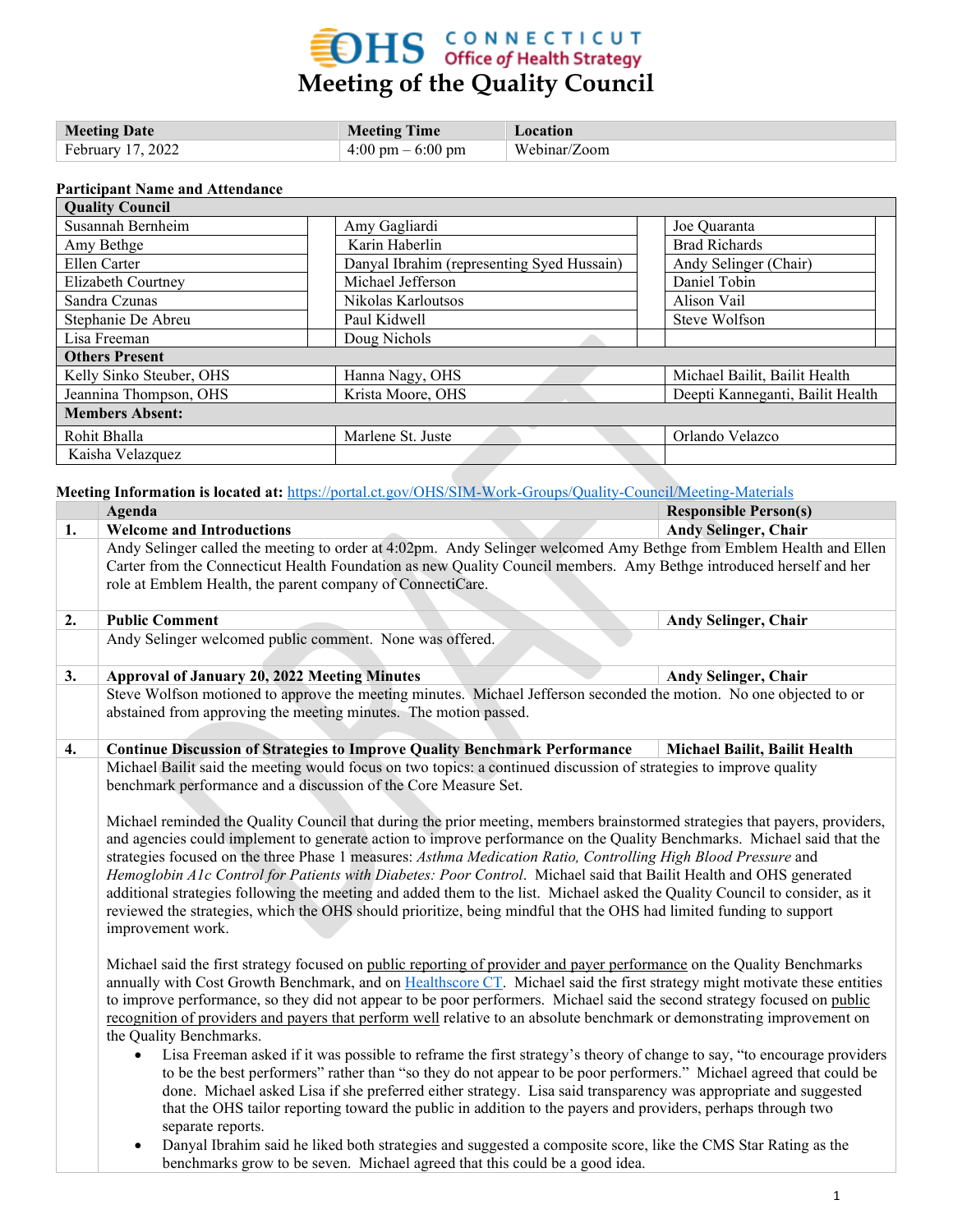• Andy Selinger asked whether public reporting could mean publishing performance on TV or in the printed news.

**Meeting of the Quality Council**

 $\sum_{\text{office of Health Strategy}}$ 

Michael shared the third strategy which focused on creating a true set of "core measures" in the Core Measure Set and making the Phase 1 Quality Benchmarks the only the newly defined Core Measures. Michael said the current Core Measure Set is actually a *menu set* of measures because OHS encouraged insurers to select any measures from the full measure set. Michael said a "true" core set, as practiced in other states, would specify that the three Phase 1 Quality Benchmark measures would be the Core Measures that the Quality Council would recommend that insurers and Advanced Networks (AN) include in all value-based payment (VBP) contracts. Michael said OHS categorized this strategy as "medium" level difficultly because it might be challenging to engage insurers to commit to including the Phase 1 measures in all of their contracts. Michael said the theory of change for the third strategy is that if all payer/AN VBP contracts included Phase 1 Quality Benchmarks, there would be more attention to the measures and therefore payers and providers would be more likely to improve performance.

- Lisa Freeman asked what would happen if insurers pushed back on the measures. Michael said OHS could only ask insurers to use the core measures because it would benefit the common good, but there would be no consequences if insurers used other measures they deemed to be more important.
- Andy Selinger said he was in favor of the third strategy because it would hold payers accountable. Michael noted that it would also hold ANs accountable. Michael Jefferson said he agreed with Andy Selinger.
- Ellen Carter said that she agreed with prior comments and said it made sense to push insurers towards using the measures.
- Stephanie de Abreu said UnitedHealthcare supported quality measurement, especially use of HEDIS or standardized measures. She spoke against requiring core measures that would interfere with selecting measures that some providers needed to work on more than others. Stephanie also said the Council should ensure the third strategy did not create additional reporting burdens.
- Doug Nichols said Cigna supported measure alignment and agreed with Stephanie de Abreu's comment about requiring use of measures that insurers did not already include in value-based contracts.

Michael shared the fourth strategy, which focused on partnering with other agencies on a public relations and education campaign in order to increase awareness of the goals of the Quality Benchmarks and what strategies payers and providers could implement to improve performance. Michael said this strategy could involve OHS working with Department of Social Services, the Department of Public Health and the Office of State Comptroller to generate meaningful improvement on the Quality Benchmarks. Michael shared the fifth strategy which focused on creating at toolkit to give to provider organizations. Michael noted that the fifth strategy would not require creating a toolkit from scratch because many existing resources are available.

- Susannah Bernheim said, regarding the fifth strategy, that there was already a fair amount of work done to develop resources like this so the task would just involve aggregating and disseminating existing strategies.
- Michael asked Danyal Ibrahim if a toolkit would be helpful. Danyal said that a toolkit would be extremely helpful because it would provide actionable items to push improvement projects forward. Danyal also suggested including a section explaining the measures so providers could better understand how performance is calculated and what data points impact measure performance.
- Andy said he thought provider organizations would be very grateful to have a toolkit to deploy without needing to reinvent the wheel to meet the Quality Benchmarks.
- Joe Quaranta said Community Medical Group uses toolkits quite a bit. Joe said toolkits were most helpful when embedded into the provider's direct workflow, which may make it difficult to create one toolkit multiple providers could use.

Michael shared strategy six, which focused on increasing insurer and employer use of community health workers (CHWs), patient navigators and/or health coaches focused on Phase 1 Quality Benchmark topics and targeted in communities of greatest need. Michael noted that although there was tremendous enthusiasm for this strategy at the last Quality Council meeting, OHS categorized this strategy as "very hard" because it requires payers to add investment or redirect investment to support use of these provider types.

• Andy Selinger asked whether the state government could use increased primary care funds from Executive Order No. 5 to support this strategy. Michael said practices could use increased payments to expand their teams to include CHWs. Michael said he would still categorize strategy six as "very hard" because there are no consequences, other than public reporting, if payers do not meet the Primary Care Spend Target. Michael said if Connecticut was going to hit the Primary Care Spend Target and allow practices to invest in their primary care teams to include CHWs, it would happen because of the voluntary commitment from Connecticut payers. Andy clarified with Michael that the Primary Care Spend Target was aspirational and the Executive Order did not call for higher government spending.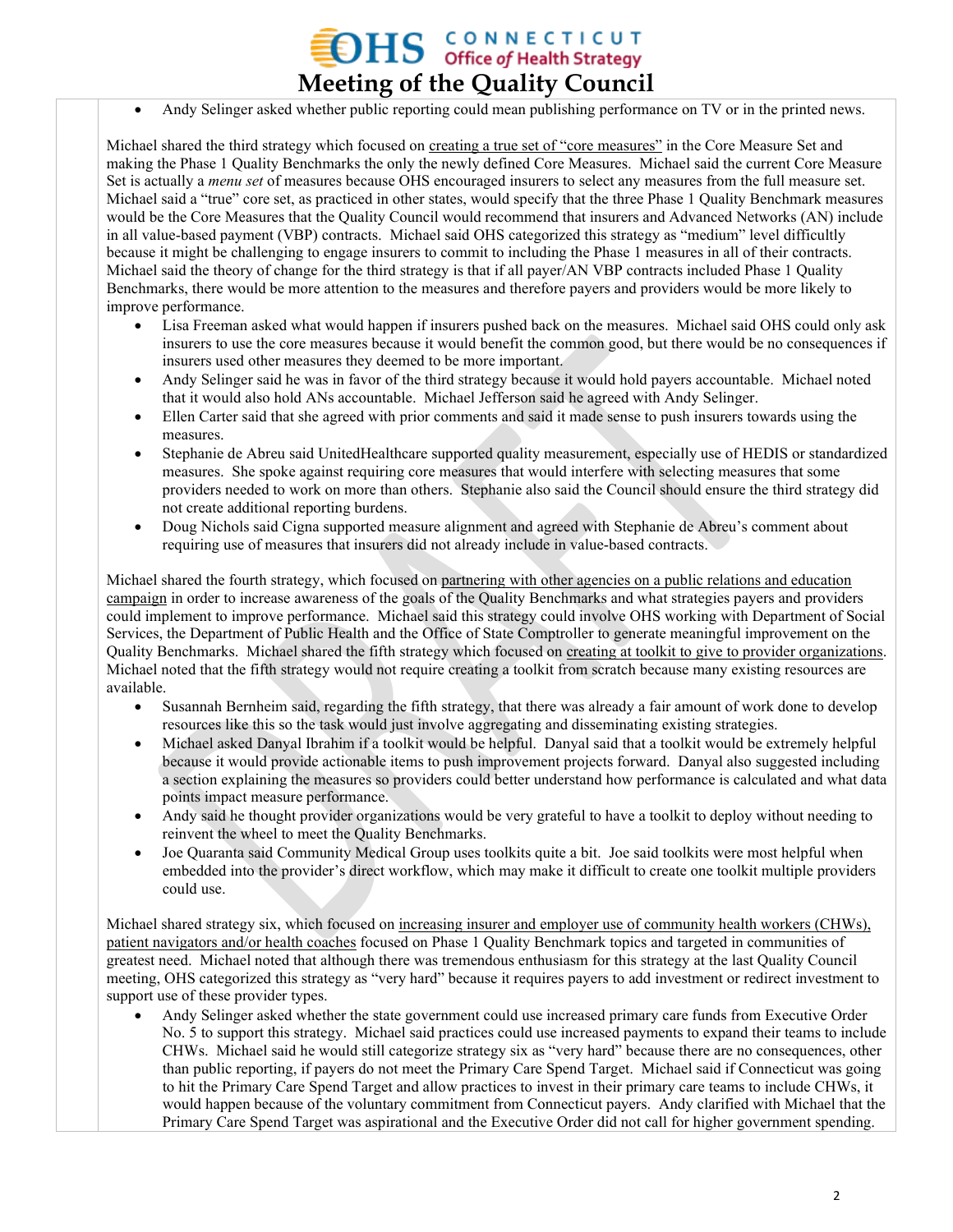### $\sum_{\text{office of Health Strategy}}$ **Meeting of the Quality Council**

- Danyal Ibrahim commented that the three Quality Benchmark measures focused on chronic conditions, which are more prevalent among vulnerable populations and require more patient engagement. Danyal said a toolkit could suggest investing in a patient navigator or coach to increase patient engagement.
- Lisa Freeman said there were other successful programs that involved CHWs and navigators to which OHS could refer. Michael agreed with Lisa and said OHS would need to find funds for such a program. Lisa said finding successful models may motivate insurance companies to consider implementing them because they would save money. Andy mentioned return-on-investment calculators, with inputs for population, units of expense and categories of expense to calculate likely return on investment.

Michael shared strategy seven, which focused on expanding existing evidence-based programs associated with the Quality Benchmarks. Michael noted that OHS categorized strategy seven as "medium/hard." Michael shared the eighth strategy which focused on <u>leveraging gynecologists</u> to help postpartum women receive support post-delivery and follow-up to ensure they receive care to control their blood pressure.

- Amy Gagliardi supported this strategy because uncontrolled blood pressure is one of the main causes of postpartum death. Amy said the Connecticut Hospital Association is already working on this issue. Michael asked if OHS should invest in this strategy given the Connecticut Hospital Association's work. Amy said OHS' involvement would decrease the level of difficulty of the strategy.
- Steve Wolfson suggested rephrasing the theory of change to read "this may improve performance if postpartum women have uncontrolled high blood pressure."
- Joe Quaranta said he did not think the eighth strategy would improve outcomes on the measure because a fairly low percentage of women who develop hypertension during pregnancy would qualify for the measure inclusion criteria. Joe said the easiest way to improve performance on the measure was to improve documentation because *Controlling High Blood Pressure* was notoriously difficult to document.

Michael shared a summary of all eight strategies and added Joseph Quaranta's proposed ninth strategy "optimization of correct reporting of quality measures." Michael asked the Quality Council to weigh in on which strategies would have the greatest potential impact on the three Phase 1 Quality Benchmark measures.

- Susannah Bernheim asked whether strategy seven included learning collaboratives. Michael said that instead of creating new collaborative, strategy seven would leverage existing improvement programs, which might include collaboratives. Susannah asked how the state would implement strategy seven. Michael said that this strategy was labeled hard as this might require identifying which programs exist and offering increased investment to bring programs to scale. Susannah said she preferred strategies one, five and seven. She said she was torn over strategy three.
- Steve Wolfson said strategy six bothered him because he was it was aimed at the wrong level. Steve said providers should employ CHWs, patient navigators, and health coaches, rather than insurers or employers who are more distant from the patient. Michael agreed that the strategy was not well phrased. Steve said he would prefer that strategy six be rephrased.
- Joe Quaranta said financial incentives would drive focus on the measures. Michael said he thought financial incentives fell within strategy three because having true core set would mean every value-based contract between insures and ANs would use all core measures. Steve Wolfson added that strategy six would include financial incentives. Michael agreed.
- Danyal Ibrahim said his top choices were strategies one, two, three and six.
- Lisa Freeman said preferred strategies one, five, and six.
- Andy Selinger said strategies four, six, and seven excited him the most.
- Michael Jefferson said he supported strategies two, three, six, and seven. Michael added that strategy six should be supported on multiple levels.
- Ellen Carter said she supported strategies one, two, six and seven.
- Steve Wolfson said that if OHS selected strategies one or two, it should ensure that ANs or insurers do not avoid sick patients.
- Amy Gagliardi said she supported strategies one, two, five, six, and eight.

**Next Steps**: Bailit Health and OHS will revise the strategies to generate action to improve Quality Benchmark performance to incorporate Quality Council feedback.

**Next Steps**: Bailit Health and OHS will develop a timeline and plan to operationalize the strategies that received greatest support from the Quality Council.

| <b>Revisit the Core Measure Set</b>                                                                                          | Deepti Kanneganti, Bailit Health |
|------------------------------------------------------------------------------------------------------------------------------|----------------------------------|
| Deepti Kanneganti explained the process for reviewing the Core Measure Set. Deepti advised the Quality Council that the      |                                  |
| measure set should stay relatively consistent year over year, in order to allow ANs and insurers to make investments and see |                                  |
| improvements.                                                                                                                |                                  |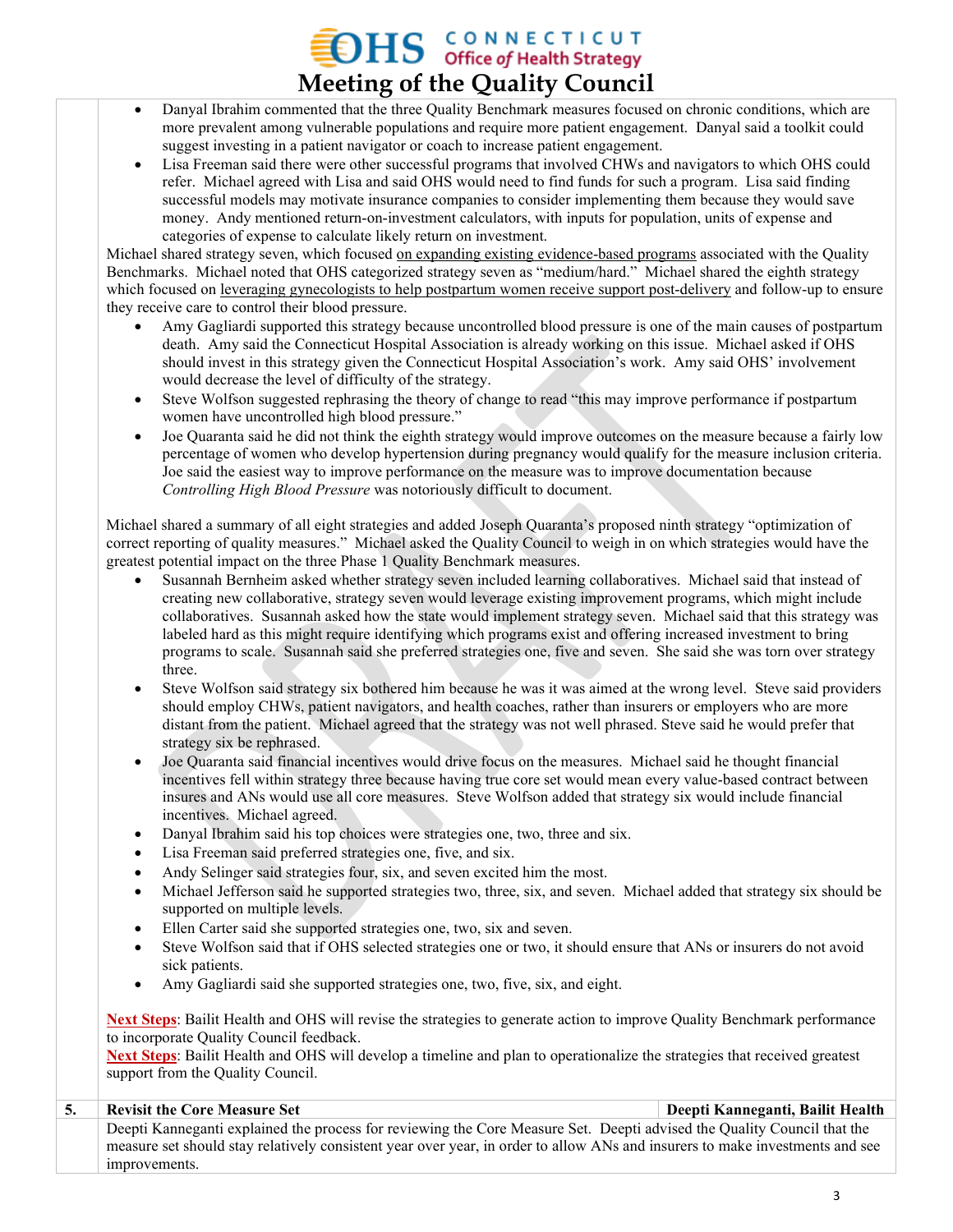### $\rm{DHS}$  CONNECTICUT office of Health Strategy **Meeting of the Quality Council**

Deepti said the Core Measure Set did not include hospital inpatient-focused measures and a preliminary review of the 2022 Quality Council Insurer Survey found that no insurance carriers were using hospital inpatient-focused measures in contracts with ANs. Deepti asked whether the Quality Council recommended including such measures in the Core Measure Set. Deepti noted that the Core Measure Set focused on holding ANs, not hospitals, accountable for the quality measures.

- Steve Wolfson said hospitals are very risk-averse and are already diligent about the necessary quality issues. Andy Selinger asked Steve if he thought hospitals were paying attention to adverse events in hospitals. Steve said he thought hospitals were paying attention to this topic. Deepti said there were CMS quality programs focused on hospitals, including patient safety.
- Lisa Freeman said medical errors were still occurring frequently in hospitals and suggested focusing on the sepsis bundle and readmissions. Deepti noted that *Plan All-Cause Readmission* was in the Core Measure Set.
- Joe Quaranta said he agreed with Lisa but said ANs were not the correct group to hold accountable for medical errors in hospitals because they are mostly made up of outpatient providers. Deepti proposed that OHS and Bailit Health research measures related to hospital follow-up and care coordination after admission, which would be more relevant to ANs.
- Lisa Freeman suggested measuring timely referrals or timely treatment, because poor care coordination may result in delayed diagnoses or inappropriate treatment.
- Danyal Ibrahim suggested measuring avoidable hospitalizations.
- Steve Wolfson suggested monitoring information sharing across a hospital system because information transfer from one set of physicians to another can create problems.

Deepti reviewed the measure selection criteria that applied to individual measures and the measure set as a whole. Deepti reminded the Quality Council that measures need not satisfy all of the measure selection criteria for inclusion in the measure set. Deepti shared the list of gaps the Quality Council and Bailit Health previously identified in the Core Measure Set.

- Deepti began the gap analysis discussion by sharing tables with the distribution of Core Measures by age, data source, domain and conditions. She asked the Quality Council if it thought there was a correct balance of measures by these variables. Ellen Carter asked about the availability of self-reported measures. Deepti said patient-reported outcome measures existed but were not in widespread use. Deepti said patient-reported measures were a gap the Council identified and said there was a slide later in the presentation that identified potential patient-reported outcome measures.
- Andy Selinger said he thought there was a good mix of measures by domain.
- Lisa Freeman asked about measures focused on individuals with disabilities. Deepti said she thought disabilities were usually addressed through stratification but said would research this topic.

Deepti asked if there were other gaps in the Core Measure Set that the Quality Council identified. There were no suggestions.

Deepti asked if there were any gaps in the Core Measure Set that the Council wanted to prioritize.

- Andy Selinger suggested prioritizing opioid overdose deaths. Daniel Tobin agreed with Andy. Lisa Freeman noted the relevance of lower back pain and overuse to opioid overdose deaths.
- Ellen Carter supported prioritizing maternity care.
- Steven Wolfson suggested prioritizing oral health.
- Deepti noted that for some topics there may not be available robust measures, citing obesity treatment and tobacco use as examples. Deepti also said some measures presented accountability challenges, such as oral health measures that require use of dental claims.
- Susannah Bernheim mentioned CMS' proposed social determinants of health measure for the MIPS program. Susannah noted that many prevention measures focus on specific chronic disease prevention measures and recommended potentially searching for broader measures.

Deepti shared that the Council previously identified outcome measures, including patient-reported outcomes, as a measure gap. She presented the types of outcome measures that were available. Deepti asked the Quality Council which outcome measure topics were of interest.

- Steve Wolfson asked for the definition of optimal vascular care. Deepti said it was a composite measure from Minnesota Community Measurement that included blood pressure levels, use of statins for high blood pressure, and aspirin following a heart attack. Michael Bailit said it was an "all-or-nothing" measure, meaning the measure only recognized providers that meet all of the multiple measure components.
- Daniel Tobin asked why ear infection rate was considered "Patient Safety." Deepti clarified that the measure focused on the receipt of appropriate treatment following an ear infection diagnosis within an appropriate timeline.